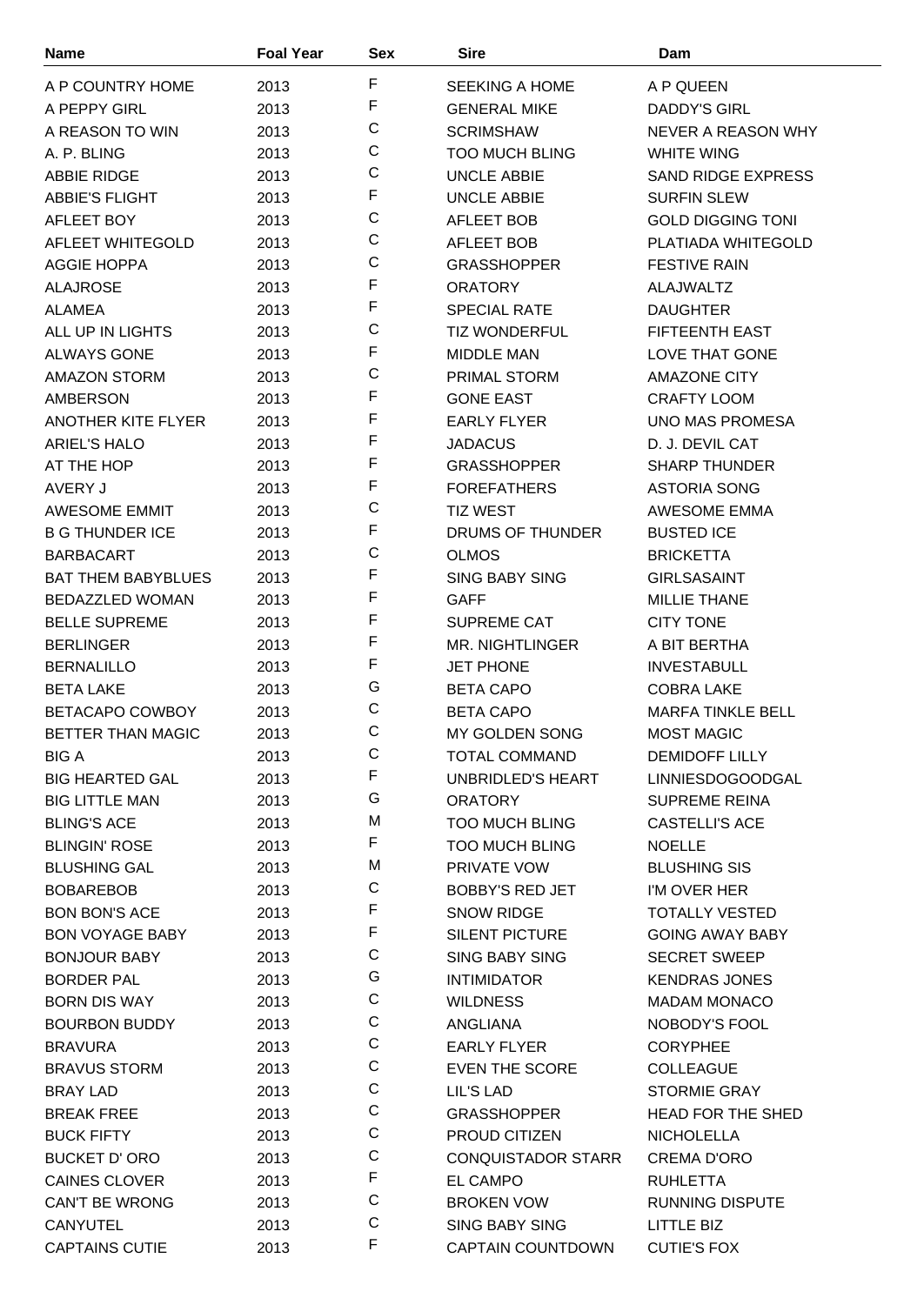| <b>Name</b>               | <b>Foal Year</b> | <b>Sex</b>  | <b>Sire</b>               | Dam                       |
|---------------------------|------------------|-------------|---------------------------|---------------------------|
| <b>CASS'S DOVEHUNT</b>    | 2013             | F           | <b>DOVE HUNT</b>          | <b>CASSOPOLIS</b>         |
| <b>CAT LIKE FAITH</b>     | 2013             | $\mathsf C$ | <b>STATE YOUR CASE</b>    | DARBY CAT                 |
| <b>CATER'S BLING</b>      | 2013             | M           | <b>TOO MUCH BLING</b>     | <b>RUNAWAY CATER</b>      |
| <b>CATTLE COMPANY</b>     | 2013             | $\mathsf C$ | <b>EARLY FLYER</b>        | <b>MISS LORENA</b>        |
| <b>CEE'S MEMORY</b>       | 2013             | F           | <b>SNOW RIDGE</b>         | <b>SWEET MEMORY</b>       |
| <b>CHARLIE'S CHARGE</b>   | 2013             | $\mathsf C$ | <b>CHIEF HALO</b>         | AMERICAN T.V.             |
| <b>CHARMING ARROW</b>     | 2013             | F           | <b>ORATORY</b>            | <b>NOBLE CHARM</b>        |
| <b>CHATTE BLEU</b>        | 2013             | $\mathsf C$ | <b>GRASSHOPPER</b>        | <b>CHATTE NOIR</b>        |
| CHEROKEE CAT              | 2013             | $\mathsf C$ | <b>INDYGO MOUNTAIN</b>    | <b>TRYING FOR MORE</b>    |
| <b>CHICA CON SUERTE</b>   | 2013             | F           | <b>ORATORY</b>            | <b>IT'S VODKA TALKING</b> |
| CHITOZ WINALOT            | 2013             | $\mathsf C$ | <b>CHITOZ</b>             | <b>SIMPLY AGAIN</b>       |
| <b>CHODY N DANIEL</b>     | 2013             | $\mathsf C$ | <b>CAPTAIN COUNTDOWN</b>  | OH BABY OH BABY OH        |
| CIELO'S CHOICE            | 2013             | F           | <b>MY PAL CHARLIE</b>     | <b>CIELO DOVE</b>         |
| <b>CITY LACE</b>          | 2013             | F           | SILVER CITY               | <b>LIGHT LACE</b>         |
| <b>CLARDY'S CLASSY</b>    |                  | F           | <b>SUPREME CAT</b>        | PREPPY LASS               |
| <b>CLASSY GAFF</b>        | 2013             | $\mathsf C$ | <b>GAFF</b>               |                           |
|                           | 2013             | G           |                           | LA BIUDA NEGRA            |
| <b>COMIN' RIGHT UP</b>    | 2013             | G           | <b>PRIVATE VOW</b>        | TUMBLE ME RIGHT (JPN)     |
| <b>COOL HAND STEVIE</b>   | 2013             | F           | <b>MENHAL</b>             | <b>STEVIE WONDERGIRL</b>  |
| <b>CORNELIUS SPRINGS</b>  | 2013             | F           | <b>MENHAL</b>             | <b>DEVILISH LOOK</b>      |
| <b>COSMO CASSIS</b>       | 2013             | F           | <b>GRASSHOPPER</b>        | <b>DEHERE'S DREAM</b>     |
| <b>CRANKUP PRODUCTION</b> | 2013             | F           | <b>RUN PRODUCTION</b>     | <b>CRANK IT UP BRIM</b>   |
| <b>CROWNING GLORY</b>     | 2013             |             | <b>DANCE MASTER</b>       | <b>FROSTY SECRETARY</b>   |
| <b>CUVEE STORM</b>        | 2013             | $\mathsf C$ | PRIMAL STORM              | <b>CUVEE CALL</b>         |
| D. SHIFFLETT              | 2013             | G           | <b>VALID EXPECTATIONS</b> | <b>SMOKIN N JOKIN</b>     |
| <b>DADS CHAMP</b>         | 2013             | $\mathsf C$ | <b>EATON'S GIFT</b>       | <b>MS AMERICAN CHAMP</b>  |
| <b>DAGNY</b>              | 2013             | F           | <b>SCRIMSHAW</b>          | SHEZAMARKEDWORD           |
| <b>DEACON'S HERO</b>      | 2013             | $\mathsf C$ | <b>MR. NIGHTLINGER</b>    | LONE WOLF'S ROSE          |
| DERBY DUDE                | 2013             | G           | ANGLIANA                  | <b>DERBY EXPECTATIONS</b> |
| <b>DIXIE FLAG</b>         | 2013             | F           | <b>GRASSHOPPER</b>        | <b>CHARLIE FEPP</b>       |
| DON'T BLAME DEXTER        | 2013             | $\mathsf C$ | MY GOLDEN SONG            | DON'T BLAME WAYNE         |
| DOUBLE MOON               | 2013             | С           | <b>BOBBY'S RED JET</b>    | MORE TO THE MOON          |
| <b>DUCA'S BLING</b>       | 2013             | C           | <b>TOO MUCH BLING</b>     | <b>FOOLISH GIRL</b>       |
| <b>DUSTY LIGHT</b>        | 2013             | $\mathsf C$ | IN THE HEADLIGHTS         | <b>DUSTY GIRL</b>         |
| <b>EARLY BUCKFINDER</b>   | 2013             | F           | <b>EARLY FLYER</b>        | KISS A BUCKFINDER         |
| <b>EASTER ELLIE</b>       | 2013             | F           | MY GOLDEN SONG            | DANCE WITH DANA           |
| <b>EASY CREDIT</b>        | 2013             | $\mathsf C$ | THE DEPUTY IS HOME        | <b>EXPENSIVE ONE</b>      |
| <b>EATON'S TOM</b>        | 2013             | C           | <b>EATON'S GIFT</b>       | POLLY'S MISSFIT           |
| <b>EATONS OPPORTUNITY</b> | 2013             | F           | <b>EATON'S GIFT</b>       | OPPORTUNITY NOCKIN        |
| ELDON'S BOY               | 2013             | $\mathsf C$ | <b>ELDON'S EFFORT</b>     | <b>JADE AIR</b>           |
| <b>ELDON'S SARA</b>       | 2013             | F           | <b>ELDON'S EFFORT</b>     | SMART PHANTOM             |
| <b>ELDON'S WAY</b>        | 2013             | F           | ELDON'S EFFORT            | <b>GIVEN POINT</b>        |
| ELI EXTRAORDINAIRE        | 2013             | C           | <b>ORATORY</b>            | <b>RICE 'N SPICE</b>      |
| <b>ELODY</b>              | 2013             | F           | ANGLIANA                  | WINE N SILVER BLUE        |
| <b>ENCANTAMIENTA</b>      | 2013             | F           | SILENT PICTURE            | <b>FRIEDA FRAU</b>        |
| <b>EQUANIMITY</b>         | 2013             | F           | <b>ORDERLY</b>            | <b>FLEXIBLE LADY</b>      |
| <b>ERIN'S WISH</b>        | 2013             | F           | DAY OF THE CAT            | <b>VITTORIA'S DAY</b>     |
| ETERNAL ELEMENT           | 2013             | F           | <b>SEEKING A HOME</b>     | <b>INVISIBLE ELEMENT</b>  |
| <b>EURODEVILWOMAN</b>     | 2013             | F           | <b>EUROEARS</b>           | THE DEVIL IS MINE         |
| <b>EVEN STRIKE</b>        | 2013             | M           | <b>STEPHEN GOT EVEN</b>   | <b>SMART 'N STRIKING</b>  |
| <b>EVIL BREEZE</b>        | 2013             | F           | EVIL MINISTER             | <b>SISTER BREEZE</b>      |
| <b>EXPECT ROYAL</b>       | 2013             | F           | <b>LITTLEEXPECTATIONS</b> | ROYAL COLONIAL            |
| <b>EXPECTACLE</b>         | 2013             | C           | <b>LITTLEEXPECTATIONS</b> | <b>MS CLASSIC SENECA</b>  |
| <b>EXPECTATIONS NEER</b>  | 2013             | M           | <b>VALID EXPECTATIONS</b> | <b>AUTUMN BANNER</b>      |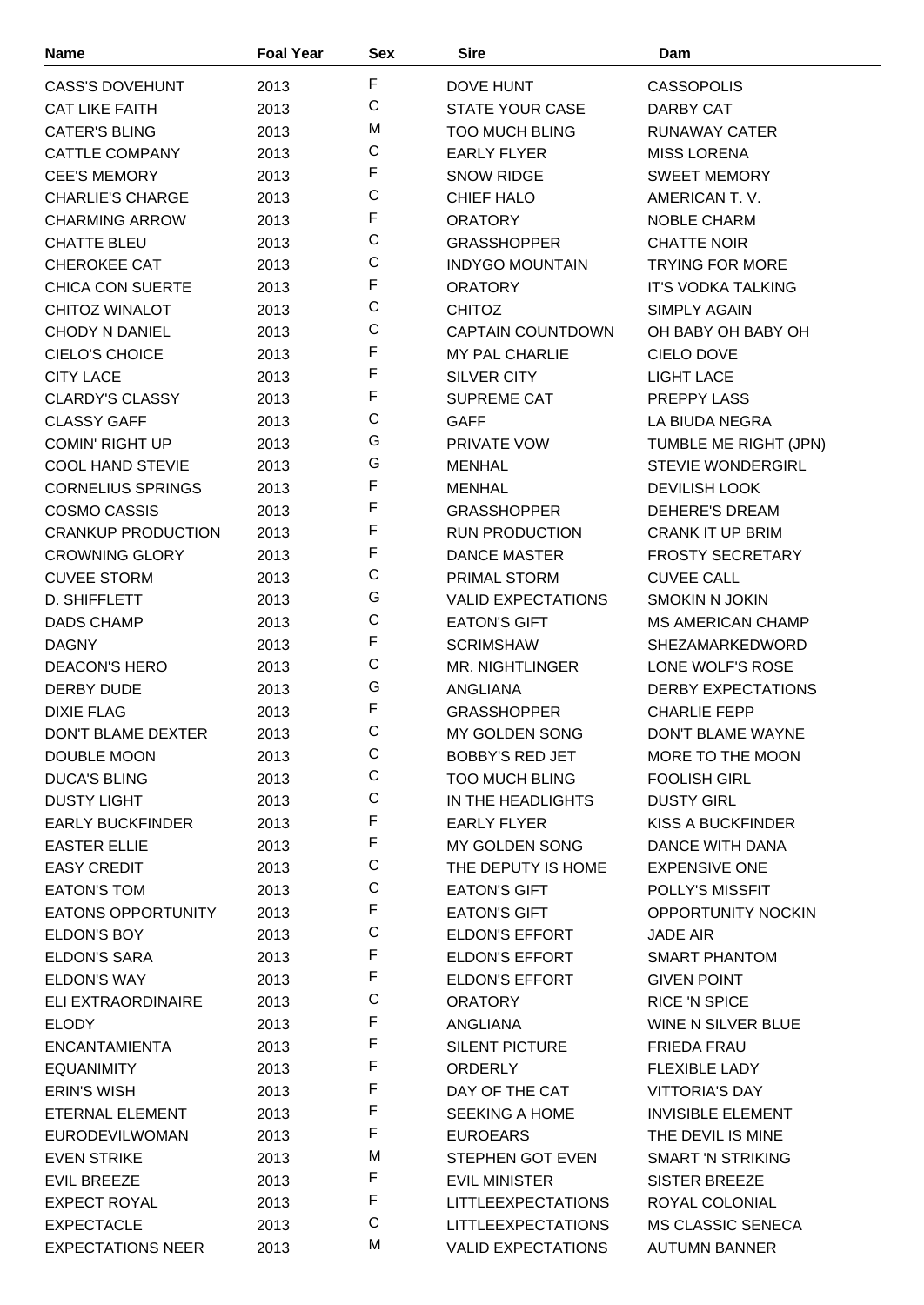| <b>Name</b>               | <b>Foal Year</b> | <b>Sex</b>  | <b>Sire</b>              | Dam                       |
|---------------------------|------------------|-------------|--------------------------|---------------------------|
| EXPECTING A PHOTO         | 2013             | F           | <b>SILENT PICTURE</b>    | <b>EXPECTING A LADY</b>   |
| <b>FASTBLACK</b>          | 2013             | C           | <b>SUPREME CAT</b>       | <b>CAPITOL SPIRIT</b>     |
| <b>FENIX ON FIRE</b>      | 2013             | F           | <b>CHITOZ</b>            | <b>WEEKEND DANCER</b>     |
| <b>FIERY ORATOR</b>       | 2013             | F           | <b>ORATORY</b>           | <b>FIREY NINA</b>         |
| FIFTY TWO THOUSAND        | 2013             | C           | <b>HALO'S SHADOW</b>     | <b>MISS FIFTY TWO</b>     |
| <b>FINESSE SUCCESS</b>    | 2013             | F           | SILVER CITY              | <b>DEEP FINESSE</b>       |
| <b>FLASHY CHU CHU</b>     | 2013             | F           | <b>SCRIMSHAW</b>         | RUNAWAY CHU CHU           |
| <b>FLEET GREY</b>         | 2013             | F           | <b>TOO MUCH BLING</b>    | <b>FUNNY TUNE</b>         |
| <b>FLEET MINISTER</b>     | 2013             | F           | <b>EVIL MINISTER</b>     | <b>CLOSING DIABLO</b>     |
| <b>FLIGHT PLAN</b>        | 2013             | M           | <b>EARLY FLYER</b>       | <b>SHESABIGCAT</b>        |
| <b>FLIGHT READY</b>       | 2013             | C           | <b>EARLY FLYER</b>       | <b>CLEVER CREW</b>        |
| <b>FLYIN' KATNIP</b>      | 2013             | F           | <b>EARLY FLYER</b>       | <b>CAT TALE</b>           |
| <b>FLYING CAT</b>         | 2013             | C           | <b>EARLY FLYER</b>       | <b>HADIF CAT</b>          |
| <b>FLYING CLEVER</b>      | 2013             | F           | MY GOLDEN SONG           | <b>FLYING NATIVE</b>      |
| <b>FOXY GAFF</b>          | 2013             | F           | <b>GAFF</b>              | <b>FOXY COMPLIMENT</b>    |
| <b>FOXYCOMBE</b>          | 2013             | F           | <b>HOLLYCOMBE</b>        | <b>FOXY ALLURE</b>        |
|                           |                  | C           |                          |                           |
| FRED'S LUCKY BOY          | 2013             | $\mathsf C$ | <b>WIMBLEDON</b>         | DANCIN' DAPHNE            |
| <b>FREONRUNNINGFREE</b>   | 2013             | C           | <b>FREON FLIER</b>       | <b>KRIS THE RUNNER</b>    |
| <b>FUDGE BAR</b>          | 2013             | C           | <b>JET PHONE</b>         | <b>LADY ANN SUMMERS</b>   |
| <b>FUEGO DOMINANTE</b>    | 2013             | G           | <b>GRAVE DIGGER</b>      | <b>CHEQOUTHELADY</b>      |
| <b>FURTHER REVIEW</b>     | 2013             | F           | <b>MAT BIRD</b>          | <b>TWENTYSEVEN TRICKS</b> |
| <b>GATACITA</b>           | 2013             | F           | <b>CURANDERO</b>         | <b>DISTANT ECHO</b>       |
| <b>GENTAL SINGER</b>      | 2013             | C           | <b>SING BABY SING</b>    | SECRET I.D.               |
| <b>GHOST TRAIL</b>        | 2013             |             | <b>SILVER CITY</b>       | <b>CATS MEOW</b>          |
| <b>GIANT TRICK</b>        | 2013             | C           | <b>NEKO BAY</b>          | <b>SUBTERFUGE</b>         |
| <b>GILS DRUM</b>          | 2013             | F           | DRUMS OF THUNDER         | <b>TINNER'S ANNIE</b>     |
| <b>GLITTER EFFORT</b>     | 2013             | M           | <b>ELDON'S EFFORT</b>    | <b>SEXY GLITTER</b>       |
| <b>GLORY STONE</b>        | 2013             | F           | <b>GRASSHOPPER</b>       | <b>TURNSTONE</b>          |
| <b>GO LEXI</b>            | 2013             | F           | <b>JET PHONE</b>         | <b>YAGO</b>               |
| GO N BUD E                | 2013             | C           | THE DEPUTY IS HOME       | <b>GO N BYE U</b>         |
| <b>GOLD RUNNER</b>        | 2013             | С           | <b>VOYAGERS QUEST</b>    | <b>BELTRONA</b>           |
| <b>GOLDEN CASE</b>        | 2013             | F           | <b>STATE YOUR CASE</b>   | MINTED GOLD               |
| <b>GOLDEN THREAD</b>      | 2013             | $\mathsf C$ | MY GOLDEN SONG           | <b>RED THREAD</b>         |
| <b>GOREDCOUNTESS</b>      | 2013             | F           | GO RED GO                | <b>STAR OF TEXAS</b>      |
| <b>GOTTA B QUICK</b>      | 2013             | G           | <b>GRASSHOPPER</b>       | <b>PINWHEEL</b>           |
| <b>GRASS COURT</b>        | 2013             | C           | <b>GRASSHOPPER</b>       | <b>POSITIVE SPIN</b>      |
| <b>GREEN MACHINE</b>      | 2013             | G           | CHIEF THREE SOX          | <b>CATCH THE GREENE</b>   |
| <b>GREEN RIVER FALCON</b> | 2013             | F           | <b>CAPTAIN COUNTDOWN</b> | <b>SLAMINA</b>            |
| <b>GRETA'S SERENADE</b>   | 2013             | F           | <b>SING BABY SING</b>    | <b>GRETA'S AFFAIR</b>     |
| <b>GUAJILLA N EL SOL</b>  | 2013             | F           | <b>SILENT PICTURE</b>    | <b>GUAJILLA HONEY</b>     |
| <b>GULCH DYNER</b>        | 2013             | C           | <b>SCRIMSHAW</b>         | <b>DYNASURE</b>           |
| <b>GUNNER JOE</b>         | 2013             | C           | <b>ORATORY</b>           | MY SWEET JOLIE            |
| HADLEY N SADIE            | 2013             | F           | <b>CAPTAIN COUNTDOWN</b> | PEPPER MEANT TO BE        |
| <b>HALFWAY HOT</b>        | 2013             | C           | <b>HALF OURS</b>         | <b>HOTTIE</b>             |
| <b>HANG TEN BLING</b>     | 2013             | C           | <b>TOO MUCH BLING</b>    | <b>SURFBOARD</b>          |
| <b>HASHBROWN NOFILTER</b> | 2013             | F           | <b>JET PHONE</b>         | <b>FORMAL LEGEND</b>      |
| <b>HASHTAG BLING</b>      | 2013             | F           | <b>TOO MUCH BLING</b>    | <b>SMART LAUNCH</b>       |
| HE GIVS THE ORDER         | 2013             | $\mathsf C$ | <b>ORDERLY</b>           | <b>JUST BIMI</b>          |
| HE'S COMIN IN HOT         | 2013             | C           | <b>EARLY FLYER</b>       | <b>SHOCKTIME</b>          |
| HE'S SO ZAZZY             | 2013             | C           | <b>ORATORY</b>           | <b>SUPER DELICIOUS</b>    |
| <b>HEART BROKEN</b>       | 2013             | F           | UNBRIDLED'S HEART        | <b>SCARLETT GEM</b>       |
| <b>HEART'S DESIRE</b>     | 2013             | F           | ANGLIANA                 | STEAL A HEART             |
| <b>HEAVENLY MIRACLE</b>   | 2013             | M           | CAPTAIN COUNTDOWN        | TEXAS ANGEL BABY          |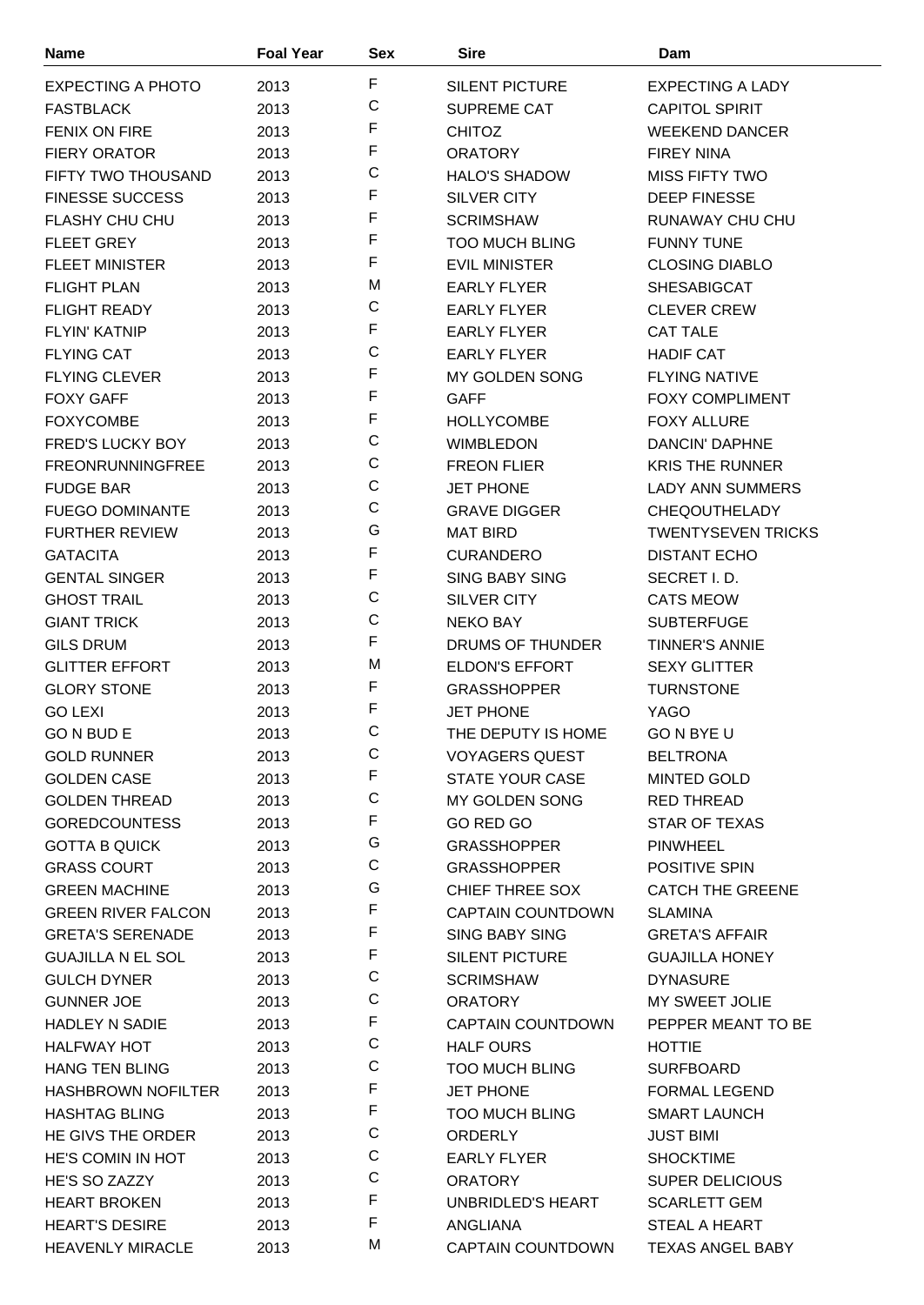| <b>Name</b>               | <b>Foal Year</b> | <b>Sex</b>  | <b>Sire</b>                               | Dam                                  |
|---------------------------|------------------|-------------|-------------------------------------------|--------------------------------------|
| <b>HELLO HALO</b>         | 2013             | F           | <b>EATON'S GIFT</b>                       | <b>TAILWIND'S HALO</b>               |
| <b>HESALUCKYCAT</b>       | 2013             | G           | SUPREME CAT                               | LOVEYASISTER                         |
| <b>HEZA AFLEET</b>        | 2013             | $\mathsf C$ | <b>AFLEET BOB</b>                         | POLLYS PROSPECT                      |
| <b>HEZA DRUMER</b>        | 2013             | C           | <b>CURANDERO</b>                          | <b>DISTANT DRUMS</b>                 |
| <b>HEZA MENACE</b>        | 2013             | $\mathsf C$ | <b>CURANDERO</b>                          | <b>BRIEF</b>                         |
| <b>HIS EYES</b>           | 2013             | C           | <b>ETESAAL</b>                            | HER BEAUTIFUL EYES                   |
| <b>HOLY VICTORY</b>       | 2013             | C           | <b>SIGHTSEEING</b>                        | SOMETHING OF VALUE                   |
| <b>HONEY'S IRONY</b>      | 2013             | F           | ADVANCEEXPECTATION                        | <b>HONEYHAM</b>                      |
| HONORABLE DUDE            | 2013             | C           | <b>FIRST DUDE</b>                         | <b>JOSEY HILL</b>                    |
| <b>HOOT</b>               | 2013             | $\mathsf C$ | <b>EARLY FLYER</b>                        | OUR ROYAL SAINT                      |
| <b>HOPPING PROUD</b>      | 2013             | C           | <b>GRASSHOPPER</b>                        | PROUDTOBEAPRADO                      |
| <b>I GUESS</b>            | 2013             | F           | <b>BETA CAPO</b>                          | <b>CINNAMON NOCOUT</b>               |
| I'M HIGHLY RATED          | 2013             | $\mathsf C$ | <b>SPECIAL RATE</b>                       | <b>VIRTUOUS WOMAN</b>                |
| <b>IMASWEETTALKER</b>     | 2013             | F           | <b>EARLY FLYER</b>                        | <b>MIRACLESDOCOMETRUE</b>            |
| <b>IMMA BLING</b>         | 2013             | C           | <b>TOO MUCH BLING</b>                     | <b>IMMA BE A WILDCAT</b>             |
| <b>INDYGO ROCKET</b>      | 2013             | F           | <b>INDYGO MOUNTAIN</b>                    | <b>ROCKIN REGENT</b>                 |
| <b>INFINITE FLIGHT</b>    | 2013             | M           | <b>JET PHONE</b>                          | <b>FORMAL FLYER</b>                  |
| <b>INTERCESSION</b>       | 2013             | F           | <b>ORATORY</b>                            | <b>FLEWSY</b>                        |
| <b>INTIMIDATING TOUCH</b> |                  | G           |                                           |                                      |
| <b>IRISH WHISKY</b>       | 2013             | $\mathsf C$ | <b>INTIMIDATOR</b><br><b>EATON'S GIFT</b> | <b>STILLATOUCH</b>                   |
| <b>ITS OVER BABY</b>      | 2013             | G           | <b>SING BABY SING</b>                     | DAYLUMNEY (IRE)<br><b>DIXIE DUET</b> |
|                           | 2013             | C           |                                           |                                      |
| <b>ITSAHAPPYDAY</b>       | 2013             | $\mathsf C$ | <b>CHIEF THREE SOX</b>                    | <b>SARAHSHAPPYTOO</b>                |
| <b>IVOR TOO</b>           | 2013             | F           | <b>SCRIMSHAW</b>                          | ROOM FOR TWO                         |
| J J JESSE                 | 2013             | F           | <b>UNCLE ABBIE</b>                        | HI CLASS STYLE                       |
| J W HALF MOON             | 2013             | G           | <b>MENHAL</b>                             | <b>MISS HERO'S STAR</b>              |
| <b>JET OVER</b>           | 2013             | C           | <b>JET PHONE</b>                          | BELLE OF THE BAND                    |
| <b>JET TEXAS</b>          | 2013             | G           | <b>JET PHONE</b>                          | <b>MAROONWHITEANDFAST</b>            |
| <b>JIM'S EDITION</b>      | 2013             | F           | SATURDAY EDITION                          | <b>BUMFOOJALUM</b>                   |
| <b>JO GIRL</b>            | 2013             | F           | <b>GONE EAST</b>                          | <b>KATIE'S CUTEY</b>                 |
| <b>JOHN LOUIS' CAT</b>    | 2013             | C           | <b>CURANDERO</b>                          | <b>KRISTYS MILL</b>                  |
| <b>JOHN LOUIS' DASH</b>   | 2013             | F           | <b>MICKEY'S MIRAGE</b>                    | <b>KRISTYS DYNA</b>                  |
| <b>JOHN LOUIS' MIRAGE</b> | 2013             | $\mathsf C$ | <b>MICKEY'S MIRAGE</b>                    | <b>KRISTY'S STORM</b>                |
| <b>JOHN LOUIS' MONEY</b>  | 2013             |             | <b>CURANDERO</b>                          | <b>KRISTYS EXPENSIVE</b>             |
| <b>JOHN LOUIS' STAR</b>   | 2013             | C           | <b>MICKEY'S MIRAGE</b>                    | <b>KRISTYS GOLD STAR</b>             |
| <b>JOHNLOUISEXPLODENT</b> | 2013             | F           | <b>MICKEY'S MIRAGE</b>                    | <b>KRISTYS EXPLODENT</b>             |
| <b>JOLIE MON</b>          | 2013             | F           | <b>TOO MUCH BLING</b>                     | <b>JULIE MON</b>                     |
| <b>JONES PACHE</b>        | 2013             | C           | <b>LITTLEEXPECTATIONS</b>                 | <b>TIMBER JONES</b>                  |
| <b>JOVIAL JARED</b>       | 2013             | G           | <b>GONE EAST</b>                          | <b>JARED'S TWILIGHT</b>              |
| K J'S FANTASY             | 2013             | C           | K J'S BEAUX                               | PERSONAL FANTASY                     |
| K J'S SPECIAL             | 2013             | F           | K J'S BEAUX                               | LOVE FLYER                           |
| K ONE CHEROKEE            | 2013             | C           | K ONE KING                                | <b>JADE BEAUTY</b>                   |
| K ONE SPIRIT              | 2013             | F           | K ONE KING                                | <b>CROOK'S SPIRIT</b>                |
| <b>KANTANKEROUS BABY</b>  | 2013             | F           | <b>SING BABY SING</b>                     | HOLLYE LYNNE                         |
| KID CUTRIGHT              | 2013             | C           | <b>UNCLE ABBIE</b>                        | <b>AUDITIONING</b>                   |
| KISS THE BLING            | 2013             | $\mathsf C$ | <b>TOO MUCH BLING</b>                     | KISS BUDDHA BYEBYE                   |
| <b>KISSTHATBABYGOODBY</b> | 2013             | G           | <b>SING BABY SING</b>                     | SHAVED ICE                           |
| KLASSY K.O.               | 2013             | F           | SILVER CITY                               | K.O. SOCKS                           |
| <b>KYLA'SKITTENCHROME</b> | 2013             | $\mathsf C$ | <b>COMMANCHERO</b>                        | <b>KYLA'S KITTEN</b>                 |
| LA BONITA RIO             | 2013             | F           | <b>HALO'S SHADOW</b>                      | DIAMOND DEL RIO                      |
| <b>LADY FATALE</b>        | 2013             | F           | <b>MONROY</b>                             | <b>LADY SCORPION</b>                 |
| <b>LANDON'S FIRST</b>     | 2013             | C           | <b>SUNSHINE MIKEY</b>                     | ONE DOLLAR SHORT                     |
| <b>LAST SNOW</b>          | 2013             | F           | <b>SNOW RIDGE</b>                         | <b>BIG HOEDOWN</b>                   |
| LET'S GET WESTERN         | 2013             | G           | SILENT PICTURE                            | <b>MESA BEAUTY</b>                   |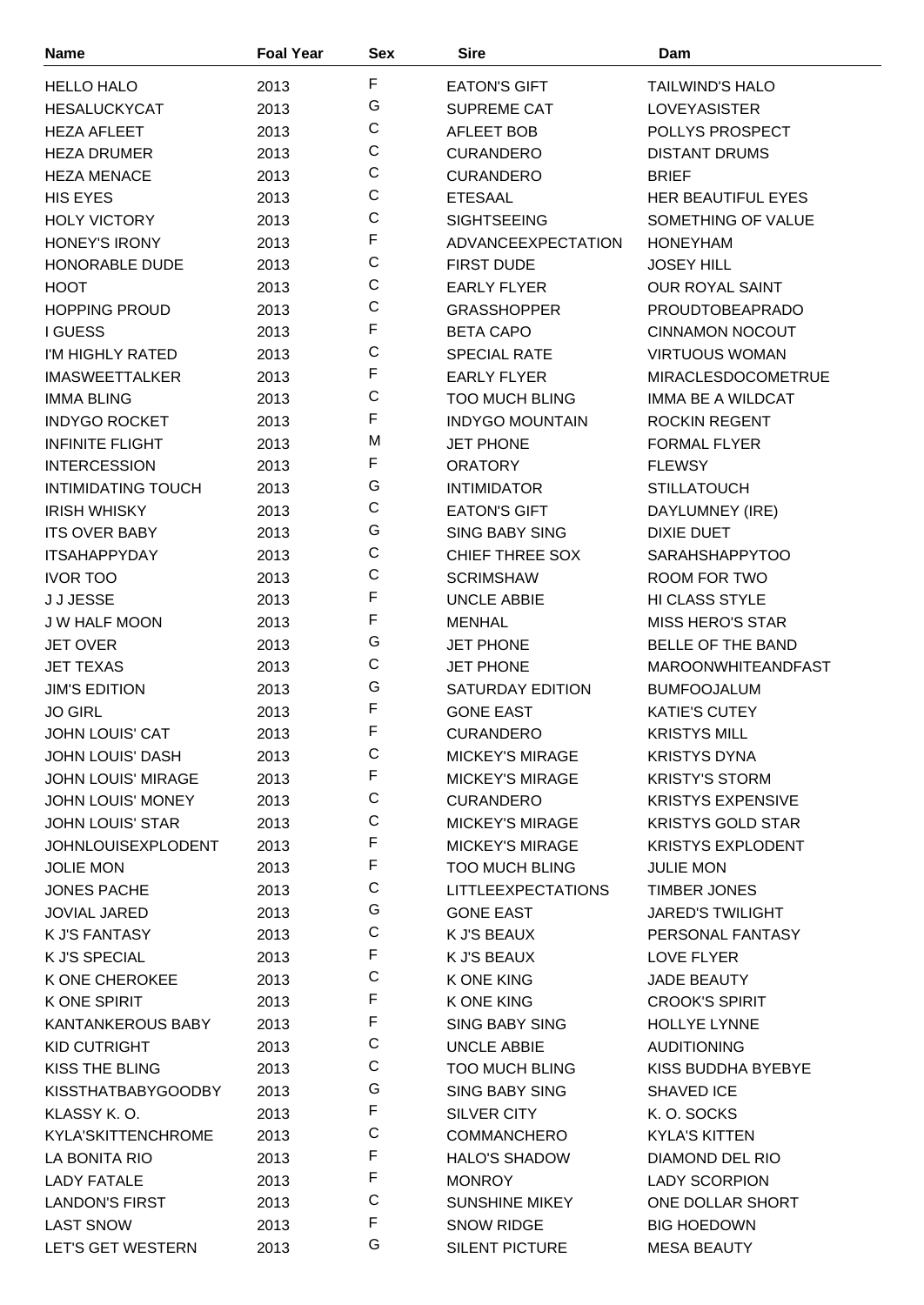| <b>Name</b>               | <b>Foal Year</b> | <b>Sex</b>  | <b>Sire</b>               | Dam                       |
|---------------------------|------------------|-------------|---------------------------|---------------------------|
| <b>LILBITGOESALONGWAY</b> | 2013             | $\mathsf C$ | <b>EARLY FLYER</b>        | <b>KACHINGA</b>           |
| <b>LIPSTICKANDWHISKY</b>  | 2013             | F           | <b>SLEW GULCH</b>         | <b>BAILEY COUNTY</b>      |
| <b>LITTLE A</b>           | 2013             | F           | <b>TOTAL COMMAND</b>      | <b>PLUSH TREASURE</b>     |
| <b>LITTLE ROYALITY</b>    | 2013             | F           | <b>LITTLEEXPECTATIONS</b> | <b>TIFFANY ROYAL</b>      |
| <b>LITTLE TOPSY</b>       | 2013             | F           | <b>MIDDLE MAN</b>         | <b>TOPSY</b>              |
| <b>LOBO REPORT</b>        | 2013             | $\mathsf C$ | <b>GENERAL REPORT</b>     | <b>MONEY RIVER</b>        |
| <b>LODI STREET</b>        | 2013             | C           | <b>STREET MOVE</b>        | <b>MISS LODI</b>          |
| <b>LOUIE MOVE</b>         | 2013             | $\mathsf C$ | <b>JOE MOVE</b>           | <b>AIRTRIESTEEXPRESS</b>  |
| <b>LUNAR SUNDAY</b>       | 2013             | F           | <b>SUNDAY MAGIC</b>       | LUNAR PIE                 |
| <b>MACH FIVE</b>          | 2013             | C           | <b>SILENT PICTURE</b>     | <b>TERRIFIC SPEED</b>     |
| <b>MACHO DIANA</b>        | 2013             | F           | <b>ORATORY</b>            | <b>DIANA'S DERBYSTORM</b> |
| MADDOG CYCLONE            | 2013             | C           | <b>TOO MUCH BLING</b>     | <b>GENTLE MAGGIE</b>      |
| <b>MADJACKELL</b>         |                  | F           | <b>EARLY FLYER</b>        | <b>FOUR SISTERS</b>       |
| <b>MAGGIE'S ROSE</b>      | 2013<br>2013     | F           |                           | <b>GREEN BRIAR ROSE</b>   |
| MAJESTIC COMBE            |                  | C           | <b>ETESAAL</b>            |                           |
|                           | 2013             | F           | <b>HOLLYCOMBE</b>         | <b>MAJESTIC ART</b>       |
| <b>MAJIC ROCKETTE</b>     | 2013             | C           | <b>GAFF</b>               | <b>SHAMROCKETTE</b>       |
| <b>MALIBU PROSPECTOR</b>  | 2013             | $\mathsf C$ | <b>SCRIMSHAW</b>          | <b>HYDING IN MALIBU</b>   |
| <b>MARGIE'S GOLD COIN</b> | 2013             | F           | <b>TOTAL COMMAND</b>      | <b>MAGGIESAGOLDDIGGER</b> |
| <b>MARIA FAUSTINA</b>     | 2013             | F           | <b>SILVER CITY</b>        | <b>FANCY LOCKET</b>       |
| MARRYBELLANIGHT           | 2013             |             | <b>MR. NIGHTLINGER</b>    | <b>TIFFANY JENNIFER</b>   |
| <b>MASTER TICKER</b>      | 2013             | $\mathsf C$ | <b>VOYAGERS QUEST</b>     | <b>TICKET</b>             |
| <b>MAV MASTER</b>         | 2013             | C           | <b>MIZZEN MAST</b>        | <b>ANNIE SAVOY</b>        |
| <b>MAX AMMO</b>           | 2013             | $\mathsf C$ | STORMCATS ASSAULT         | <b>CAROLYN'S KID</b>      |
| <b>MEANIE'S GAFF</b>      | 2013             | C           | <b>GAFF</b>               | <b>WANNABEMEAN</b>        |
| MECKE BOY                 | 2013             | C           | <b>RAINMAKER</b>          | <b>MECKE GIRL</b>         |
| <b>MENHAL'S JOY</b>       | 2013             | G           | <b>MENHAL</b>             | RARE JOY                  |
| <b>MESA DAWN</b>          | 2013             | F           | <b>TRANCUS</b>            | PERSONAL DEVIL            |
| <b>MID BOSTON</b>         | 2013             | F           | <b>MIDDLE MAN</b>         | <b>BOSTON RUCKUS</b>      |
| MIDDLE CLASS DASH         | 2013             | F           | <b>EATON'S GIFT</b>       | <b>HAY COSTA</b>          |
| <b>MIDNIGHT SONG</b>      | 2013             | F           | <b>MY GOLDEN SONG</b>     | <b>PANTHER KAT</b>        |
| MILE HIGH GIFT            | 2013             | С           | <b>EATON'S GIFT</b>       | MILE HIGH LOVER           |
| <b>MINISTER BILL</b>      | 2013             | G           | <b>ORATORY</b>            | <b>GALORE</b>             |
| <b>MISS SUNDAY BRIDE</b>  | 2013             | F           | <b>SUNDAY MAGIC</b>       | <b>MISS MCBRIDE</b>       |
| <b>MISSY'S STATEMENT</b>  | 2013             | F           | <b>STATEMENT</b>          | <b>APACHE RUCKUS</b>      |
| <b>MOON HOPPER</b>        | 2013             | G           | <b>GRASSHOPPER</b>        | <b>SUMMER MOON</b>        |
| <b>MOONSHINEDRANK</b>     | 2013             | С           | GO RED GO                 | <b>CONGOLESE</b>          |
| MORE DETERMINATION        | 2013             | F           | <b>SILVER CITY</b>        | DETERMINED DARIA          |
| <b>MORE THAN MOST</b>     | 2013             | F           | <b>INDYGO MOUNTAIN</b>    | BETTER THAN MOST          |
| <b>MR CLIFFORD</b>        | 2013             | S           | <b>SUNDAY MAGIC</b>       | <b>FLAKES OF NACCA</b>    |
| <b>MR CLOCK WORK</b>      | 2013             | С           | PRIMAL STORM              | <b>HORSESHOE PEAK</b>     |
| MR PROUD PLAY             | 2013             | С           | <b>INTIMIDATOR</b>        | <b>PROWESS SENECA</b>     |
| MR. BOB AND DAVE          | 2013             | G           | <b>LAUNCHED MISSILE</b>   | <b>IRISH TRICKSTER</b>    |
| MR. CAMPO                 | 2013             | С           | MR. NIGHTLINGER           | AFLEET BELLE              |
| MR. JAZZ SINGER           | 2013             | $\mathsf C$ | <b>SING BABY SING</b>     | <b>STAR STORMY</b>        |
| MR. L X COWBOY            | 2013             | $\mathsf C$ | <b>LAUNCHED MISSILE</b>   | SIBLEY SAINT              |
| MR. REBEL                 | 2013             | $\mathsf C$ | <b>LAUNCHED MISSILE</b>   | <b>WHATMONEYCANTBUY</b>   |
| <b>MULA MARTINI</b>       | 2013             | F           | <b>MULA GULA</b>          | <b>MOONLIGHT MARTINI</b>  |
| MY ANTHONY                | 2013             | $\mathsf C$ | <b>SLEW GULCH</b>         | <b>BOLD RITA</b>          |
| <b>MY HEART'S ADDRESS</b> | 2013             | F           | UNBRIDLED'S HEART         | <b>UNION ADDRESS</b>      |
| <b>MY KATHLEEN</b>        | 2013             | F           | <b>BOB AND JOHN</b>       | <b>BUCK HIGH</b>          |
| <b>MY MASTER PLAN</b>     | 2013             | F           | <b>ORATORY</b>            | ONE O SEVEN               |
| <b>MY PRINCESS ROYAL</b>  | 2013             | F           | <b>FIREJACK</b>           | SHANEANEA                 |
| <b>MY SMARTY</b>          | 2013             | С           | <b>REGAL RANSOM</b>       | <b>OUR HOT MAMA</b>       |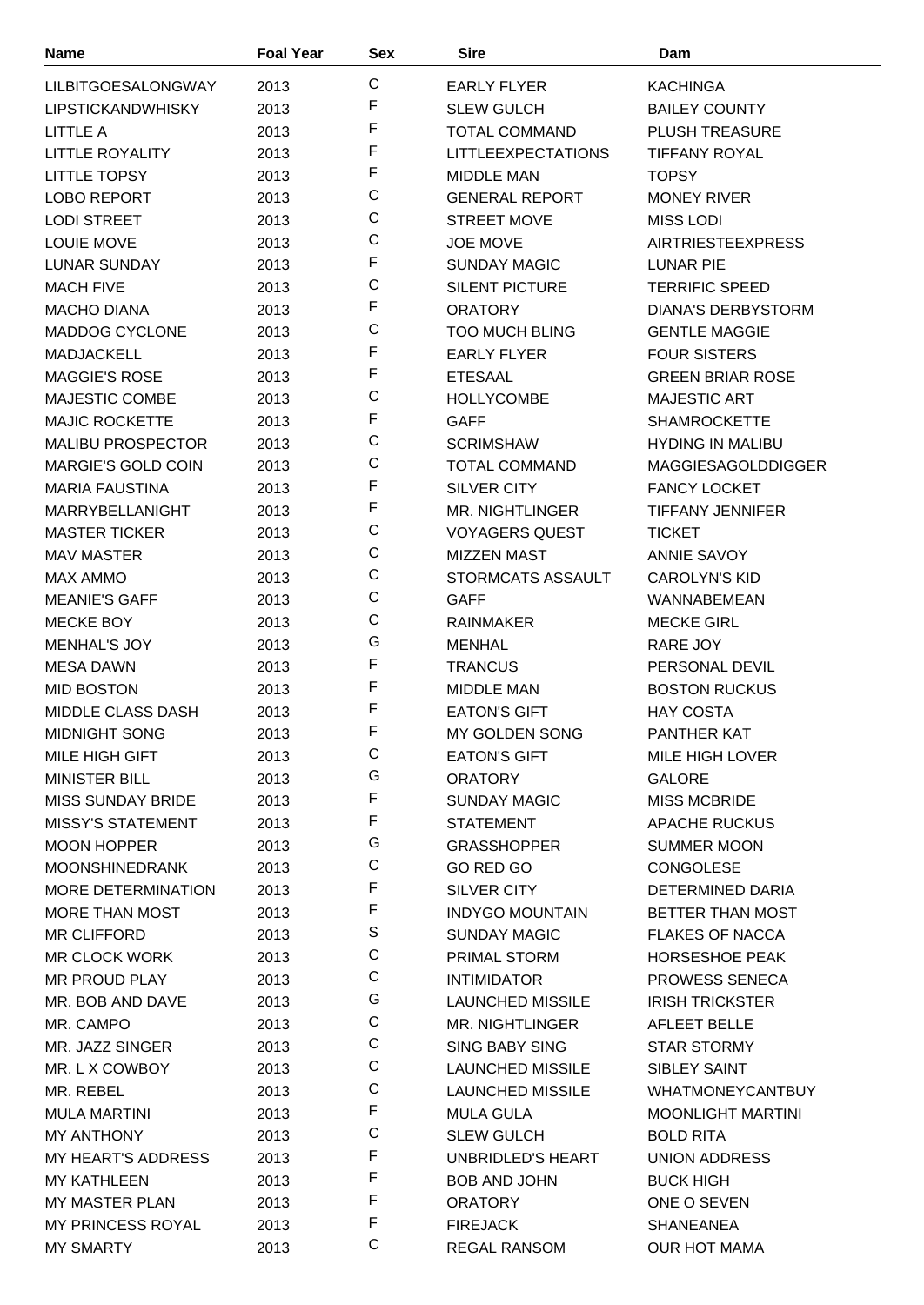| Name                     | <b>Foal Year</b> | <b>Sex</b>   | <b>Sire</b>               | Dam                          |
|--------------------------|------------------|--------------|---------------------------|------------------------------|
| <b>MYSTERIOUS DOLL</b>   | 2013             | F            | <b>GENERAL MIKE</b>       | NO MYSTERY TO US             |
| <b>MYSTERIOUS MAGGIE</b> | 2013             | M            | <b>EARLY FLYER</b>        | <b>VIGOROUS FEELINGS</b>     |
| <b>MYSTIC STAR</b>       | 2013             | F            | <b>SPECIAL RATE</b>       | <b>BUCKSTAR</b>              |
| <b>MYSTICAL MITSY</b>    | 2013             | F            | <b>EARLY FLYER</b>        | <b>LEA LARKSPUR</b>          |
| N P BURNS                | 2013             | F            | <b>INTIMIDATOR</b>        | PINING JONES                 |
| <b>NANNIE ANNIE</b>      | 2013             | F            | <b>EUROEARS</b>           | <b>WILLAILLA</b>             |
| NATURALLY GAFFY          | 2013             | F            | <b>GAFF</b>               | <b>GRAND KATIE</b>           |
| <b>NEATNESS</b>          | 2013             | F            | <b>ORDERLY</b>            | <b>FREE FROM DANGER</b>      |
| NITA'S GOLD DIGGER       | 2013             | G            | <b>FOREFATHERS</b>        | NITA'SGOTITGOINON            |
| NOTANOTHER GAFF          | 2013             | C            | <b>GAFF</b>               | <b>L'AFRICA</b>              |
| ONE SASSY ANTE           | 2013             | F            | <b>MIDDLE MAN</b>         | <b>SASSY ANTE</b>            |
| <b>OSIOTTO</b>           | 2013             | $\mathsf C$  | <b>WILDNESS</b>           | PRINCESS MONACO              |
| <b>OUR FLASHY GIRL</b>   | 2013             | F            | <b>EATON'S GIFT</b>       | <b>TREE LOVER</b>            |
| <b>OUTOFTHEBALLPARK</b>  | 2013             | F            | <b>GRAND SLAM</b>         | <b>FAST GOAT</b>             |
| <b>PAINTED HEART</b>     | 2013             | F            | <b>BEHINDATTHEBAR</b>     | <b>GOLD DILEMMA</b>          |
| PAINTED LEGACY           | 2013             | G            | <b>MENHAL</b>             | PALETTE'S LEGACY             |
| <b>PANTHER CREEK</b>     | 2013             | G            | <b>SILVER CITY</b>        | SUMMER OF SEVENTY            |
| PEPPER PLAY              | 2013             | $\mathsf C$  | <b>INTIMIDATOR</b>        | PEPPER ROSSI                 |
| PERFECT SUMMER           | 2013             | G            | PLEASANTLY PERFECT        | <b>SUMMER QUEEN</b>          |
| PERFECTARRANGEMENT       | 2013             | F            | ORDERLY                   | PERFECT CATE                 |
| PETRONELLAS KANDIE       | 2013             | F            | <b>ANGLIANA</b>           | <b>SWEETCOTTONKANDIE</b>     |
| PHARME'S SONG            | 2013             | C            | MY GOLDEN SONG            | <b>SHANNON LEE</b>           |
| PHARME'S SOUL            | 2013             | $\mathsf C$  | <b>INDYGO MOUNTAIN</b>    | WINDOW TO THE SOUL           |
| <b>PHRASE</b>            | 2013             | C            | <b>GRASSHOPPER</b>        | <b>FIVE STAR MYSTERY</b>     |
| PIC DIXIE                | 2013             | F            | <b>EVIL MINISTER</b>      | WHO KNOWS DIXIE              |
| PINWHEEL CHAMP           | 2013             | F            | AMERICAN CHAMP            | <b>TRAIN WRECK</b>           |
| PITCHFORK MOUNTAIN       | 2013             | G            | <b>INDYGO MOUNTAIN</b>    | <b>LOOKING SOUTH</b>         |
| PLAZA CAFE               | 2013             | F            | <b>SILVER CITY</b>        | <b>CATS LEGEND</b>           |
| POKER SPOT               | 2013             | C            | <b>AFLEET BOB</b>         | K D CHEYENNE                 |
| POLIE OLIE               | 2013             | $\mathsf{C}$ | <b>SILENT PICTURE</b>     | <b>LA POLI</b>               |
| POMEROYALE               | 2013             | F            | <b>POMEROY</b>            | <b>SALTY SILVER SALLY</b>    |
| POOR O ROD               | 2013             | C            | <b>STEPHEN GOT EVEN</b>   | <b>IDEAL VICTORY</b>         |
| POQUITA'S REGALO         | 2013             | $\mathsf C$  | <b>EATON'S GIFT</b>       | POQUITA ASUCAR               |
| POSITIVELY SASSY         | 2013             | F            | <b>INTIMIDATOR</b>        | <b>SUAVE SENTIMENT (IRE)</b> |
| POWER ON                 | 2013             | G            | <b>CHIEF THREE SOX</b>    | NORTHERN BLAZE               |
| <b>PRECIOUS MOVE</b>     | 2013             | F            | <b>JOE MOVE</b>           | <b>CLASSIC DETONATION</b>    |
| PRECIOUS STYLE           | 2013             | F            | <b>INTIMIDATOR</b>        | <b>MY PRECIOUS TRICK</b>     |
| <b>PREDICTION</b>        | 2013             | $\mathsf C$  | <b>VALID EXPECTATIONS</b> | <b>RED CELL</b>              |
| <b>PRESEUS</b>           | 2013             | C            | <b>WHIZVILLE</b>          | <b>MIMI'S MAGIC</b>          |
| PRIMARY JUDGE            | 2013             | $\mathsf C$  | PRIMARY SUSPECT           | EMERALDFORAJUDGE             |
| PRINCESS NIIGON          | 2013             | F            | <b>NIIGON</b>             | <b>WINNING TURN</b>          |
| PRIVATE ASCOT            | 2013             | $\mathsf C$  | <b>PRIVATE VOW</b>        | MISS BAMBEE BELLE            |
| PROMISEAPHONECALL        | 2013             | $\mathsf C$  | <b>JET PHONE</b>          | PROMISE THE MOON             |
| <b>PUMPVILLE</b>         | 2013             | $\mathsf C$  | <b>VALID EXPECTATIONS</b> | <b>CATARINA RANCH</b>        |
| PURE AMAZEMENT           | 2013             | F            | <b>TOO MUCH BLING</b>     | <b>AMAZING TRACE</b>         |
| <b>QUICK UNION</b>       | 2013             | M            | <b>GRASSHOPPER</b>        | <b>QUICK TIP</b>             |
| RANGERS DEELITE          | 2013             | F            | U S RANGER                | <b>DEELOCA</b>               |
| <b>REAL LAKE</b>         | 2013             | F            | <b>MIDDLE MAN</b>         | <b>TRES REYES</b>            |
| <b>RED ROOSTER GAL</b>   | 2013             | F            | <b>UNBRIDLEDSENSATION</b> | <b>EVE'S VALENTINE</b>       |
| <b>REEL BIMBO</b>        | 2013             | G            | <b>EVIL MINISTER</b>      | IMA REEL BIMBO               |
| <b>REMIX</b>             | 2013             | C            | ADVANCEEXPECTATION        | <b>EXOTERIC</b>              |
| <b>RISE TO GREATNESS</b> | 2013             | F            | <b>COMMANCHERO</b>        | LADY HI TECK                 |
| ROBERTA V.               | 2013             | F            | ORDERLY                   | <b>SEATTLE SANDRA</b>        |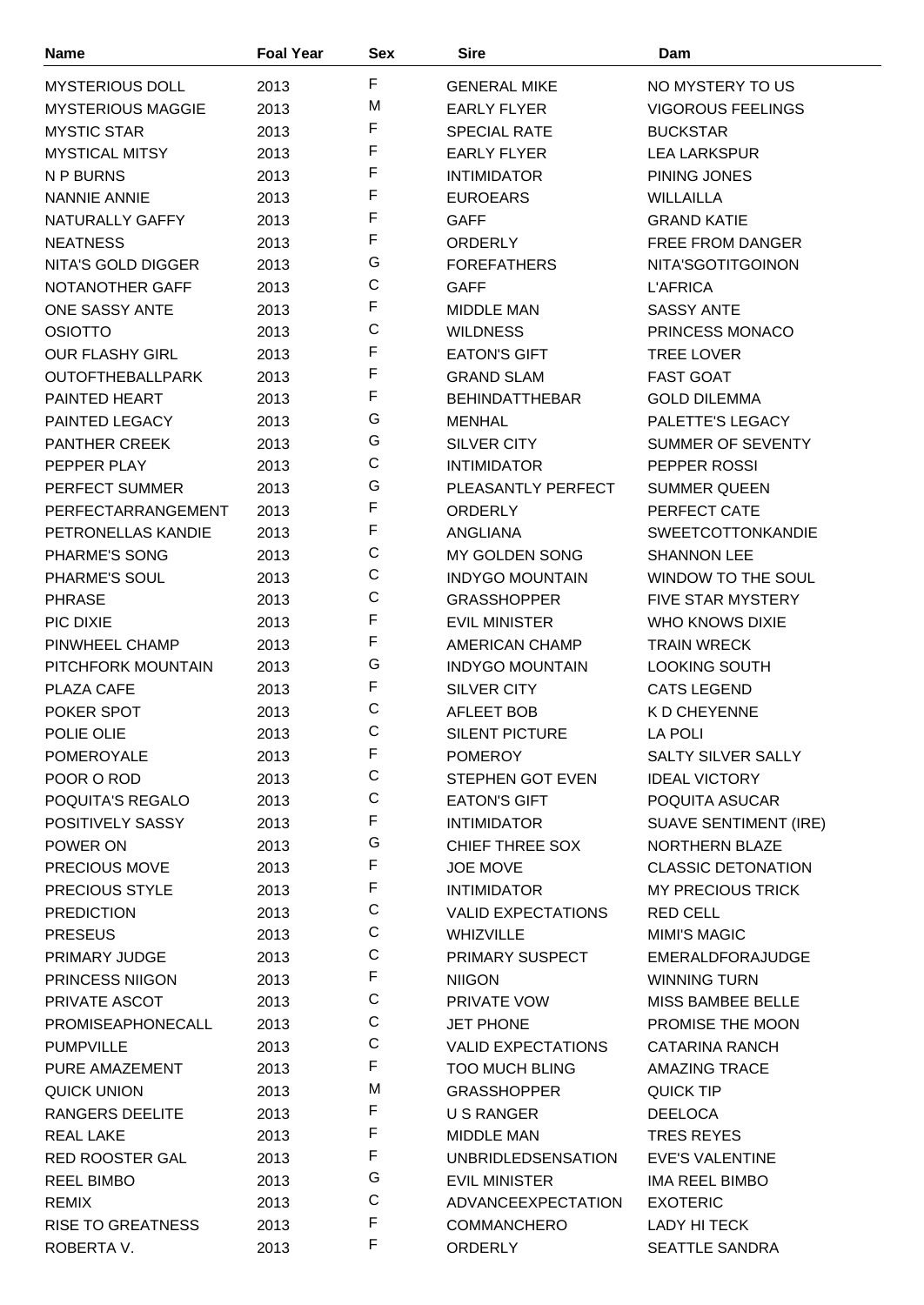| <b>Name</b>                             | <b>Foal Year</b> | Sex              | <b>Sire</b>                             | Dam                              |
|-----------------------------------------|------------------|------------------|-----------------------------------------|----------------------------------|
| <b>ROCK ON GIRL</b>                     | 2013             | M                | <b>LITTLEEXPECTATIONS</b>               | THE GIRL ROCKS                   |
| ROLEX BOUND                             | 2013             | G                | <b>INTERACTIF</b>                       | <b>LEESTOWN FANCY</b>            |
| ROLL ON BABE                            | 2013             | $\mathsf F$      | ROLL HENNESSY ROLL                      | <b>TRADER'S BABE</b>             |
| ROOSTER RAY                             | 2013             | C                | <b>SEEKING A HOME</b>                   | DAYBEFOREYOU                     |
| RTB DYMNDNDAROUGH                       | 2013             | $\mathsf F$      | <b>FLASHBACK SONG</b>                   | <b>BIG DADDY'S BIG</b>           |
| <b>RUNNING CAUSEWAY</b>                 | 2013             | $\mathsf C$      | NIAGARA CAUSEWAy                        | ALLEYCAT COAT                    |
| <b>RUTHENIUM</b>                        | 2013             | F                | ORDERLY                                 | <b>SLEW BELLE</b>                |
| <b>SJ COUNTRY</b>                       | 2013             | $\mathsf C$      | <b>SEEKING A HOME</b>                   | <b>ISOLDE</b>                    |
| <b>SAINT BOLERA</b>                     | 2013             | $\mathsf F$      | POWER STORM                             | ROYAL REBELLION                  |
| <b>SALTY HIGH</b>                       | 2013             | G                | <b>SUPREME CAT</b>                      | <b>STORM TONE</b>                |
| <b>SAPPHIRE STORM</b>                   | 2013             | C                | PRIMAL STORM                            | <b>BLUEHUE</b>                   |
| <b>SARAS FLYER</b>                      | 2013             | F                | <b>EARLY FLYER</b>                      | <b>SARA'S WILD</b>               |
| <b>SASSY CINDY</b>                      | 2013             | $\mathsf F$      | <b>UNCLE ABBIE</b>                      | <b>LEO'S SASSY GIRL</b>          |
| <b>SASSY NURSE</b>                      | 2013             | $\mathsf F$      | <b>SMOOTH AIR</b>                       | NURSE LINDA K.                   |
| <b>SASSY SPICE</b>                      | 2013             | $\mathsf F$      | <b>TEJAS KID</b>                        | <b>LAKEWAY WEST</b>              |
| <b>SASSY'S GIFT</b>                     | 2013             | $\mathsf F$      | <b>EATON'S GIFT</b>                     | <b>SASSY CHAMP</b>               |
| <b>SCATTERTHEDIAMONDS</b>               | 2013             | G                | <b>SUPREME CAT</b>                      | <b>HALEY'S LOLIPOP</b>           |
| <b>SCRAMMY</b>                          | 2013             | $\mathsf F$      | <b>SCRIMSHAW</b>                        | <b>GOOD GRANNY</b>               |
| <b>SCREAMIN'THRUTEXAS</b>               | 2013             | $\mathsf F$      | <b>GRASSHOPPER</b>                      | <b>JET G PRIDE</b>               |
| <b>SCRIMSHAWSGOLDNBOY</b>               | 2013             | C                | <b>SCRIMSHAW</b>                        | <b>MOVING APPEAL</b>             |
| <b>SEEKAWIN</b>                         | 2013             | $\mathsf F$      | <b>GAFF</b>                             | <b>MISS ANNIEMAE</b>             |
| <b>SEWARD'S GIFT</b>                    | 2013             | G                | <b>EATON'S GIFT</b>                     | <b>SMELLINLIKEAROSE</b>          |
| <b>SEXY DANCE</b>                       | 2013             | $\mathsf F$      | <b>VOYAGERS QUEST</b>                   | <b>SEXY SAINT</b>                |
| <b>SHAKEMYGRASS</b>                     | 2013             | G                | <b>GRASSHOPPER</b>                      | <b>MILKSHAKE</b>                 |
| <b>SHANDAWA'S GIFT</b>                  | 2013             | $\mathsf F$      | <b>EATON'S GIFT</b>                     | <b>SHANDAWA</b>                  |
| SHE'S A HOPPER                          | 2013             | M                | <b>GRASSHOPPER</b>                      | WINDBLOWN (IRE)                  |
| SHE'SASWEET DEPUTY                      | 2013             | F                | <b>LEWIS MICHAEL</b>                    | <b>BET SWEET</b>                 |
| SHEEZUP'N'RUNNING                       | 2013             | F                | <b>DRUMS OF THUNDER</b>                 | PEANUT FOR LANDRY                |
| SHERRYS GAL                             | 2013             | M                | <b>NAVARRO</b>                          | <b>LADY ELAGENCE</b>             |
| SHEZADOLL                               | 2013             | $\mathsf F$      | <b>EARLY FLYER</b>                      | <b>SHEZGOODASITGETS</b>          |
| SHILOH COUNTY                           | 2013             | F                | <b>TRANCUS</b>                          | <b>SHELBY COUNTY</b>             |
| SHIP ROCK                               | 2013             | C                | <b>INDYGO MOUNTAIN</b>                  | PETE'S FIVE                      |
| <b>SHOTGUN</b>                          | 2013             | G                | <b>SCRIMSHAW</b>                        | <b>COUNTRYFIDE</b>               |
| SHUFFLER'SLASTCARD                      | 2013             | $\mathsf F$      | RICHTER SCALE                           | <b>BRAZOS SHUFFLER</b>           |
| <b>SILVER CALIENTES</b>                 | 2013             | $\mathsf F$      | <b>SILVER CITY</b>                      | <b>AGUASCALIENTES</b>            |
| <b>SILVER CITY DITTY</b>                | 2013             | F                | <b>SILVER CITY</b>                      | <b>WILD DITTY</b>                |
| SILVER DODDGE                           | 2013             | C                | <b>SILVER CITY</b>                      | <b>DODD</b>                      |
| <b>SILVER WHIZ</b>                      | 2013             | C                | SILVER CITY                             | <b>MISS ROY</b>                  |
| <b>SING HONEY</b>                       | 2013             | F                | <b>SING BABY SING</b>                   | <b>FOLKSY</b>                    |
| <b>SING SING BABY</b>                   | 2013             | $\mathsf C$      | <b>SING BABY SING</b>                   | <b>REAL AMIGA</b>                |
| <b>SING TENOR</b>                       | 2013             | C                | <b>SUPREME CAT</b>                      | NO OTHER TONE                    |
| <b>SINGING EAGLE</b>                    | 2013             | G<br>$\mathsf F$ | <b>SING BABY SING</b>                   | LUNAR BAY                        |
| <b>SINGING SHADOWS</b>                  | 2013             | $\mathsf F$      | <b>SING BABY SING</b>                   | <b>ROCKABILLYFILLY</b>           |
| <b>SIONNA</b>                           | 2013             | $\mathsf F$      | <b>AFFIRMATIF</b>                       | <b>SEA LILLY SIS</b>             |
| <b>SIX PACK ANNIE</b>                   | 2013             | C                | <b>BAGAPOOH</b>                         | NOBLE'S BELLE                    |
| <b>SKIMPSHUN</b>                        | 2013             | M                | <b>EATON'S GIFT</b>                     | <b>CANCEL THE WEDDING</b>        |
| <b>SKIRTALICIOUS</b>                    | 2013             | С                | <b>GRASSHOPPER</b>                      | I'M RELAUNCHABLE                 |
| <b>SLICK CITY BLING</b>                 | 2013             | F                | <b>TOO MUCH BLING</b>                   | <b>CITY SLICK</b>                |
| SMILESWINNINGSONG<br>SMILING N' SINGING | 2013             | $\mathsf C$      | MY GOLDEN SONG<br><b>SING BABY SING</b> | <b>TEXAS SMILE</b><br>RARE PEACE |
| <b>SNEAKININTHEWINDOW</b>               | 2013<br>2013     | G                | <b>MENHAL</b>                           | <b>OUT PAST CURFEW</b>           |
| <b>SONG CAPTAIN</b>                     | 2013             | C                | <b>CAPTAIN COUNTDOWN</b>                | <b>SENECA SONG</b>               |
| <b>SOUL AFFAIR</b>                      | 2013             | M                | <b>GRASSHOPPER</b>                      | <b>MIMI'S AFFAIR</b>             |
|                                         |                  |                  |                                         |                                  |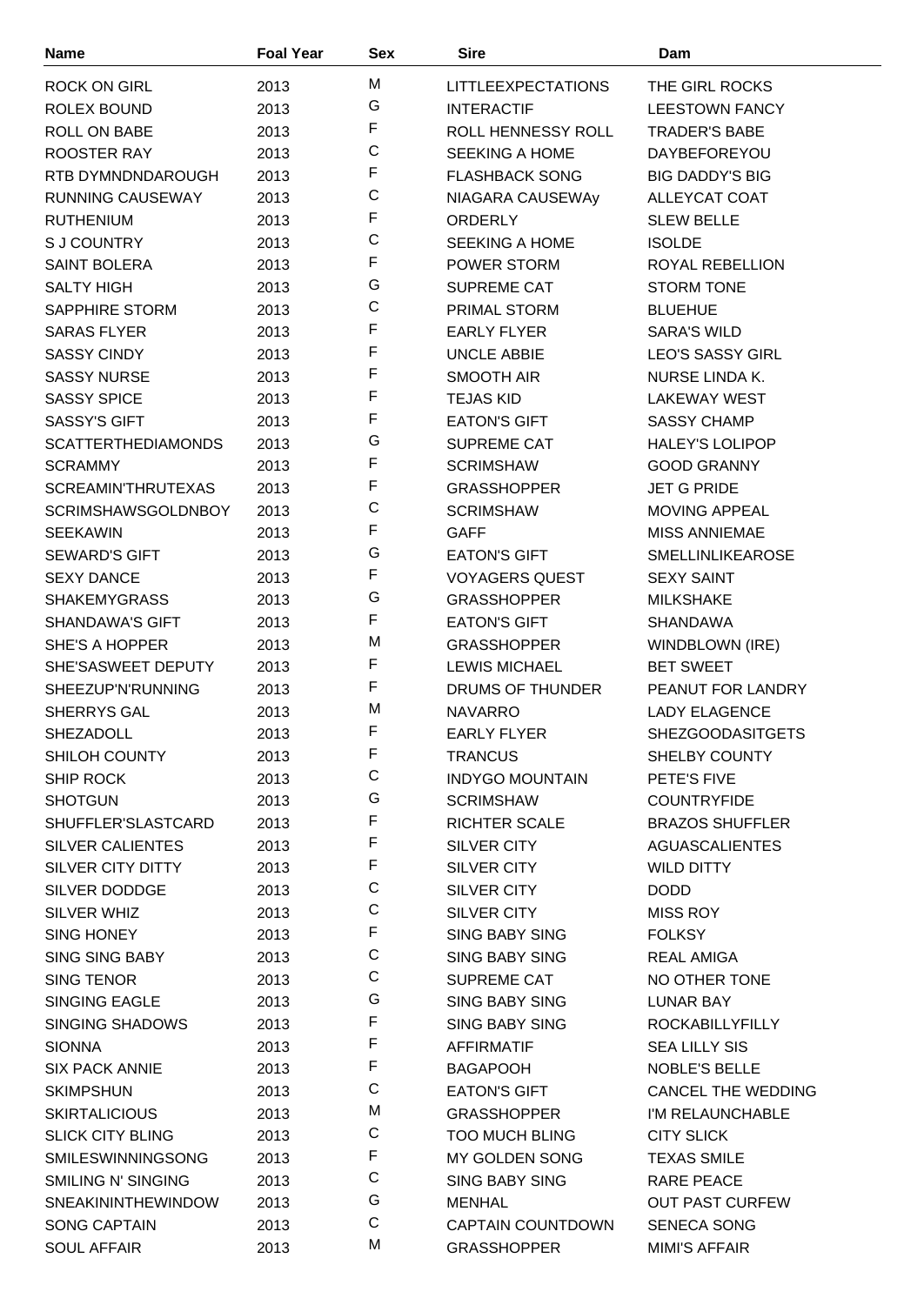| <b>Name</b>               | <b>Foal Year</b> | Sex          | <b>Sire</b>               | Dam                       |
|---------------------------|------------------|--------------|---------------------------|---------------------------|
| SOUTH TEXAS LINGO         | 2013             | G            | <b>ORATORY</b>            | <b>SHIRES REFLECTION</b>  |
| <b>SPECIAL LASTAFFAIR</b> | 2013             | F            | <b>SPECIAL RATE</b>       | <b>ALEDO AFFAIR</b>       |
| SPECIAL MS, PULVEY        | 2013             | F            | <b>SPECIAL RATE</b>       | <b>FUNLOVIN</b>           |
| <b>SPECIAL SUE</b>        | 2013             | F            | <b>SPECIAL RATE</b>       | CHIC CALLED SUE           |
| <b>SPEEDY THIEF</b>       | 2013             | C            | <b>GRASSHOPPER</b>        | <b>SUPERIOR THIEF</b>     |
| <b>STANZA</b>             | 2013             | С            | MY GOLDEN SONG            | <b>CITY GIRL PEARL</b>    |
| <b>STARRY EXPECTATION</b> | 2013             | M            | <b>VALID EXPECTATIONS</b> | <b>STAR NURSE</b>         |
| STATE YOUR DANCE          | 2013             | F            | <b>STATE YOUR CASE</b>    | DANCE WITH A KAT          |
| <b>STATED NUMBER ONE</b>  | 2013             | F            | <b>STATE YOUR CASE</b>    | APRILS JACKPOT            |
| <b>STEELTOWN</b>          | 2013             | C            | UNBRIDLED'S HEART         | <b>TESS</b>               |
| <b>STILL SUPREME</b>      | 2013             | C            | <b>SUPREME CAT</b>        | NO OTHER NAME             |
| <b>STINKY VAUGHN</b>      | 2013             | G            | DIXIELAND HEAT            | RHONDA LEGS' STORM        |
| <b>STORMING THUNDER</b>   | 2013             | F            | DRUMS OF THUNDER          | <b>BONANZA VAN LEAR</b>   |
| <b>STORMY NALA</b>        | 2013             | F            | <b>SCRIMSHAW</b>          | <b>COVETOUS</b>           |
| <b>STREET THOUGHTS</b>    | 2013             | F            | <b>CITY STREET</b>        | <b>IDLE THOUGHTS</b>      |
| <b>STRUTTER</b>           | 2013             | F            | <b>GIACOMO</b>            | G. C. ALEXANDRA           |
| <b>SUGAR'S GIFT</b>       | 2013             | C            | <b>EATON'S GIFT</b>       | <b>EXPECTING SUGAR</b>    |
| <b>SUPAH SELESTIAL</b>    | 2013             | F            | <b>SUPAH BLITZ</b>        | <b>MAJESTIC WINTER</b>    |
| <b>SWEET DEFIANT DAME</b> | 2013             | F            | <b>FIEND</b>              | <b>DEFIANT DAME</b>       |
| <b>SWEET IS MAGIC</b>     | 2013             | F            | <b>WHITEHOUSE CHARLIE</b> | <b>SWEET NORMAJEAN</b>    |
| <b>TAKE HALF</b>          | 2013             | F            | <b>UNCLE ABBIE</b>        | <b>FIVE STAR MEETING</b>  |
| <b>TALL TALES</b>         | 2013             | C            | <b>SPECIAL RATE</b>       | <b>MAL'S SHOWNTELL</b>    |
| <b>TAMKAT</b>             | 2013             | F            | <b>EARLY FLYER</b>        | <b>SALTY TAM</b>          |
| <b>TAYLORS ANGIEL</b>     | 2013             | G            | PRIVATE VOW               | <b>ITISI</b>              |
| <b>TAYLORS VALLEY</b>     | 2013             | F            | <b>GONE EAST</b>          | LADY BOONE DUCK           |
| <b>TENACIOUS TIGRESS</b>  | 2013             | F            | ALBERTUS MAXIMUS          | <b>HALO KEELY</b>         |
| <b>TEXAS CHROME</b>       | 2013             | C            | <b>GRASSHOPPER</b>        | <b>MARGARITA MISTRESS</b> |
| <b>TEXAS RISING</b>       | 2013             | $\mathsf{C}$ | <b>GRASSHOPPER</b>        | DIVA DEL TORO             |
| THE GINJA NINJA           | 2013             | G            | <b>EUROEARS</b>           | <b>MOON OVER MALIBU</b>   |
| THE SMOKE CLEARED         | 2013             | G            | <b>MENHAL</b>             | <b>CHAPOSA SMOKE</b>      |
| THERE GOES MY BABY        | 2013             | F            | <b>JET PHONE</b>          | SPIN JAZZ BABY            |
| <b>THIEVERY</b>           | 2013             | F            | <b>VALID EXPECTATIONS</b> | <b>KEEPTHENAME</b>        |
| THINK IT OVER             | 2013             | F            | PORTO VARAS               | <b>EARLYISH</b>           |
| TIME FOR MY ANGEL         | 2013             | F            | PRIMAL STORM              | PRINCESS CASHTIME         |
| TIME IS LOVE              | 2013             | F            | <b>EARLY FLYER</b>        | <b>BONITA BELLE</b>       |
| TIME TO FLY               | 2013             | F            | <b>TOTAL COMMAND</b>      | <b>LADY RELAGATE</b>      |
| <b>TIZ CHERRY WINE</b>    | 2013             | C            | TIZ THE ONE               | <b>MISS CHERRY</b>        |
| <b>TOLERABLE</b>          | 2013             | $\mathsf C$  | <b>GRASSHOPPER</b>        | TAKE THE BLAME            |
| <b>TOMAHAWK ED</b>        | 2013             | C            | X RATED CAT               | <b>RUM OF THE MILL</b>    |
| <b>TOO BITS</b>           | 2013             | F            | <b>TOO MUCH BLING</b>     | FLEE THE SCENE            |
| <b>TOO MUCH PRADA</b>     | 2013             | F            | <b>TOO MUCH BLING</b>     | KIMBELL'S PRADA           |
| <b>TOO MUCH SILVER</b>    | 2013             | C            | <b>TOO MUCH BLING</b>     | DALEO'S ANGEL             |
| TOUGH TO THE BONE         | 2013             | C            | <b>CONQUISTADOR STARR</b> | ZOTTEX                    |
| <b>TROUBLE TO CATCH</b>   | 2013             | C            | SUPREME CAT               | <b>UNDECLARED</b>         |
| <b>TWEE WIMB SALLY</b>    | 2013             | F            | <b>WIMBLEDON</b>          | <b>AGGIE MISS TREE</b>    |
| <b>TWOY STREET</b>        | 2013             | F            | <b>JET PHONE</b>          | <b>SYLAMORE STREET</b>    |
| UNBRIDLED'S ISSUE         | 2013             | C            | PREFERRED ISSUE           | UNBRIDLED'S AMOUR         |
| <b>UNNAMED</b>            | 2013             | F            | <b>DEVILS PULPIT</b>      | A STAR IN THE PARK        |
| <b>UNNAMED</b>            | 2013             | F            | <b>DEVILS PULPIT</b>      | A TOUCH OF TEXAS          |
| <b>UNNAMED</b>            | 2013             | C            | NIAGARA CAUSEWAY          | <b>CASHEL</b>             |
| <b>UNNAMED</b>            | 2013             | C            | <b>INDYGO MOUNTAIN</b>    | COYOTE CAFE               |
| <b>UNNAMED</b>            | 2013             | F            | <b>CORINTHIAN</b>         | DAME CAMILLE              |
| <b>UNNAMED</b>            | 2013             | F            | <b>TRAPPE SHOT</b>        | DEPUTY G. G.              |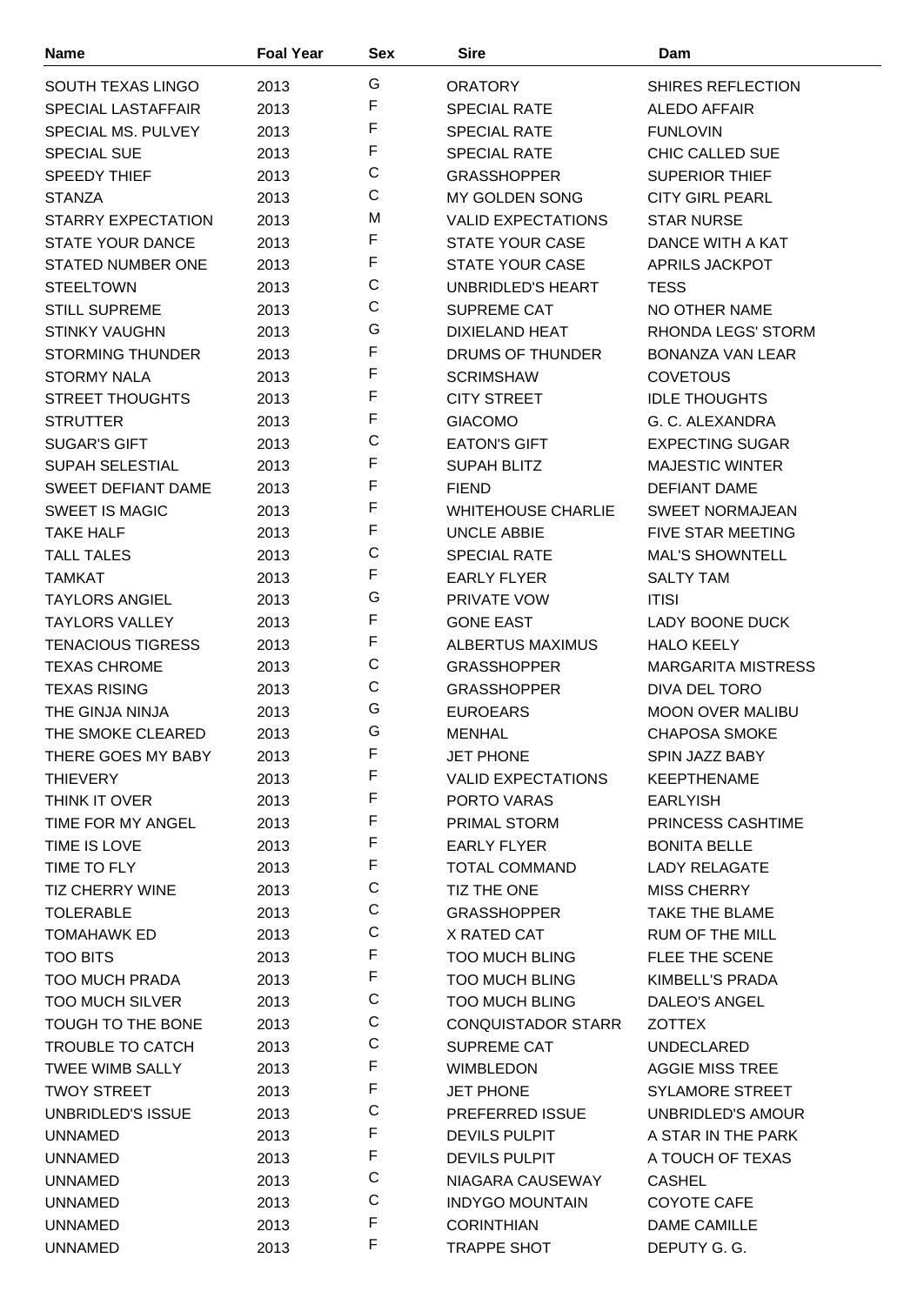| <b>Name</b>               | <b>Foal Year</b> | <b>Sex</b>  | <b>Sire</b>               | Dam                      |
|---------------------------|------------------|-------------|---------------------------|--------------------------|
| <b>UNNAMED</b>            | 2013             | F           | <b>DUNKIRK</b>            | DIXIE DARLING            |
| <b>UNNAMED</b>            | 2013             | F           | <b>STUDENT COUNCIL</b>    | <b>EBONY ROCK</b>        |
| <b>UNNAMED</b>            | 2013             | $\mathsf C$ | <b>EATON'S GIFT</b>       | <b>FERN GLEN</b>         |
| UNNAMED                   | 2013             | F           | <b>COMMANCHERO</b>        | <b>HALO OF FLAGS</b>     |
| <b>UNNAMED</b>            | 2013             | F           | <b>READ THE FOOTNOTES</b> | <b>HARLAN ASH</b>        |
| <b>UNNAMED</b>            | 2013             | C           | <b>CHITOZ</b>             | <b>I LOVE THE ORGAN</b>  |
| <b>UNNAMED</b>            | 2013             | $\mathsf C$ | <b>DOVE HUNT</b>          | <b>JUST EMAIL ME</b>     |
| <b>UNNAMED</b>            | 2013             | F           | <b>COMMANCHERO</b>        | <b>KRIS'S LOVE</b>       |
| UNNAMED                   | 2013             | $\mathsf C$ | <b>INTIMIDATOR</b>        | <b>LADY CUVEE</b>        |
| <b>UNNAMED</b>            | 2013             | $\mathsf C$ | <b>PREFERRED ISSUE</b>    | MS. MALLORY              |
| <b>UNNAMED</b>            | 2013             | $\mathsf C$ | <b>HI TECK MAN</b>        | <b>MYNDEED</b>           |
| <b>UNNAMED</b>            | 2013             | F           | <b>DATRICK</b>            | <b>OFFTEM</b>            |
| <b>UNNAMED</b>            | 2013             | $\mathsf C$ | <b>DESERT DARBY</b>       | <b>ORENA</b>             |
| <b>UNNAMED</b>            | 2013             | C           | ANDEAN CHASQUI            | PERUVIAN WALTZ           |
| <b>UNNAMED</b>            | 2013             | F           | <b>DATRICK</b>            | <b>PLAYIN WILD</b>       |
| <b>UNNAMED</b>            | 2013             | $\mathsf F$ | <b>SILVER CITY</b>        | <b>POLITICAL GAL</b>     |
| <b>UNNAMED</b>            | 2013             | $\mathsf C$ | MY GOLDEN SONG            | <b>PURE MISCHIEF</b>     |
| <b>UNNAMED</b>            |                  | $\mathsf C$ | <b>VALID EXPECTATIONS</b> | <b>RAVEN'S BRIDE</b>     |
|                           | 2013             | $\mathsf C$ | <b>STATE YOUR CASE</b>    |                          |
| <b>UNNAMED</b>            | 2013             | F           |                           | RUNAWAY NANCY            |
| <b>UNNAMED</b>            | 2013             | C           | DAY OF THE CAT            | <b>SERGEANT MIMI</b>     |
| <b>UNNAMED</b>            | 2013             | $\mathsf C$ | <b>CHITOZ</b>             | <b>SEXY LIBRARIAN</b>    |
| <b>UNNAMED</b>            | 2013             | F           | <b>EVERYTHING FREE</b>    | <b>SHE'S THE FUTURE</b>  |
| <b>UNNAMED</b>            | 2013             | C           | ANDEAN CHASQUI            | <b>SLY KONA</b>          |
| <b>UNNAMED</b>            | 2013             | F           | <b>COMMANCHERO</b>        | <b>SPEC ACCOUNT</b>      |
| <b>UNNAMED</b>            | 2013             | C           | <b>OLMOS</b>              | SPEED FEST               |
| <b>UNNAMED</b>            | 2013             | F           | <b>PRIMAL STORM</b>       | <b>TRIFOLIUM</b>         |
| <b>UNNAMED</b>            | 2013             | $\mathsf C$ | <b>OLMOS</b>              | X O N'STRAWBERRIES       |
| <b>VALEN FOREVER</b>      | 2013             |             | <b>CURANDERO</b>          | <b>CONFORMAL</b>         |
| <b>VALENTINE DAY DEAL</b> | 2013             | G           | <b>UNCLE ABBIE</b>        | <b>ANOTHER DAY</b>       |
| <b>VALID DECISION</b>     | 2013             | G           | <b>VALID EXPECTATIONS</b> | MY GIRL BESS             |
| <b>VALID MISTRESS</b>     | 2013             | F           | <b>VALID EXPECTATIONS</b> | <b>GROOM'S MISTRESS</b>  |
| VANILLA                   | 2013             | F           | <b>SPECIAL RATE</b>       | <b>SUBLIMATION</b>       |
| <b>VAUDEVILLE SHARON</b>  | 2013             | F           | <b>MENHAL</b>             | VAUX DE VIRE             |
| <b>VELVET PRINCESSA</b>   | 2013             | F           | <b>GRASSHOPPER</b>        | <b>COMANCHE WIND</b>     |
| <b>VERSA</b>              | 2013             | F           | <b>INTIMIDATOR</b>        | <b>FAMOUS LADY JONES</b> |
| <b>VICIOUSGRASSHOPPER</b> | 2013             | $\mathsf C$ | <b>GRASSHOPPER</b>        | HOIST THE SECRET         |
| <b>VICTORIALEEONE</b>     | 2013             | F           | ORDERLY                   | <b>CZECHMAID</b>         |
| <b>VIVIDLY</b>            | 2013             | F           | ADVANCEEXPECTATION        | <b>SLATS AND HONEY</b>   |
| <b>VOLLEY MOLLY</b>       | 2013             | F           | <b>ETESAAL</b>            | <b>PEARL COMMANDER</b>   |
| <b>VORACIOUS AFFAIR</b>   | 2013             | $\mathsf C$ | <b>GRASSHOPPER</b>        | <b>JENNIFER'S AFFAIR</b> |
| W W JULEYANA              | 2013             | F           | ANGLIANA                  | MISS MINT JULEP          |
| <b>WALKERTON WEST</b>     | 2013             | F           | <b>INTIMIDATOR</b>        | COPE WITH THE CAT        |
| <b>WARRIORS DIVA</b>      | 2013             | F           | <b>WARRIOR'S REWARD</b>   | <b>RED TABBY</b>         |
| <b>WELSH WIZARD</b>       | 2013             | G           | SILVER WAGON              | PILI PALA                |
| <b>WESTERN DESTINY</b>    | 2013             | $\mathsf C$ | <b>INTIMIDATOR</b>        | <b>DIXIE'S DESTINY</b>   |
| <b>WESTERN WANTO</b>      | 2013             | C           | <b>INTIMIDATOR</b>        | <b>WANTO JONES</b>       |
| WHATAHAPPYDAY             | 2013             | F           | <b>SILENT PICTURE</b>     | LEGENDARY DAY            |
| WHEN SHE SINGS            | 2013             | F           | <b>SING BABY SING</b>     | <b>OPEN MEADOWS</b>      |
| <b>WILL'S CITY GIRL</b>   | 2013             | F           | SILVER CITY               | <b>LAUREN'S SONG</b>     |
| WINDS OF THUNDER          | 2013             | F           | DRUMS OF THUNDER          | <b>MIRACULOUS ABBEY</b>  |
| <b>WINDY SURGEON</b>      | 2013             | $\mathsf F$ | WIND WHIPPER              | <b>BATTLES SURGEON</b>   |
| <b>WINGS TO OBLIVION</b>  | 2013             | $\mathsf C$ | <b>TRAFFIC CIRCLE</b>     | <b>WINSOME WINGS</b>     |
| <b>WITT KNOWS</b>         | 2013             | G           | PENITENT MAN              | <b>FORTUNISTIC</b>       |